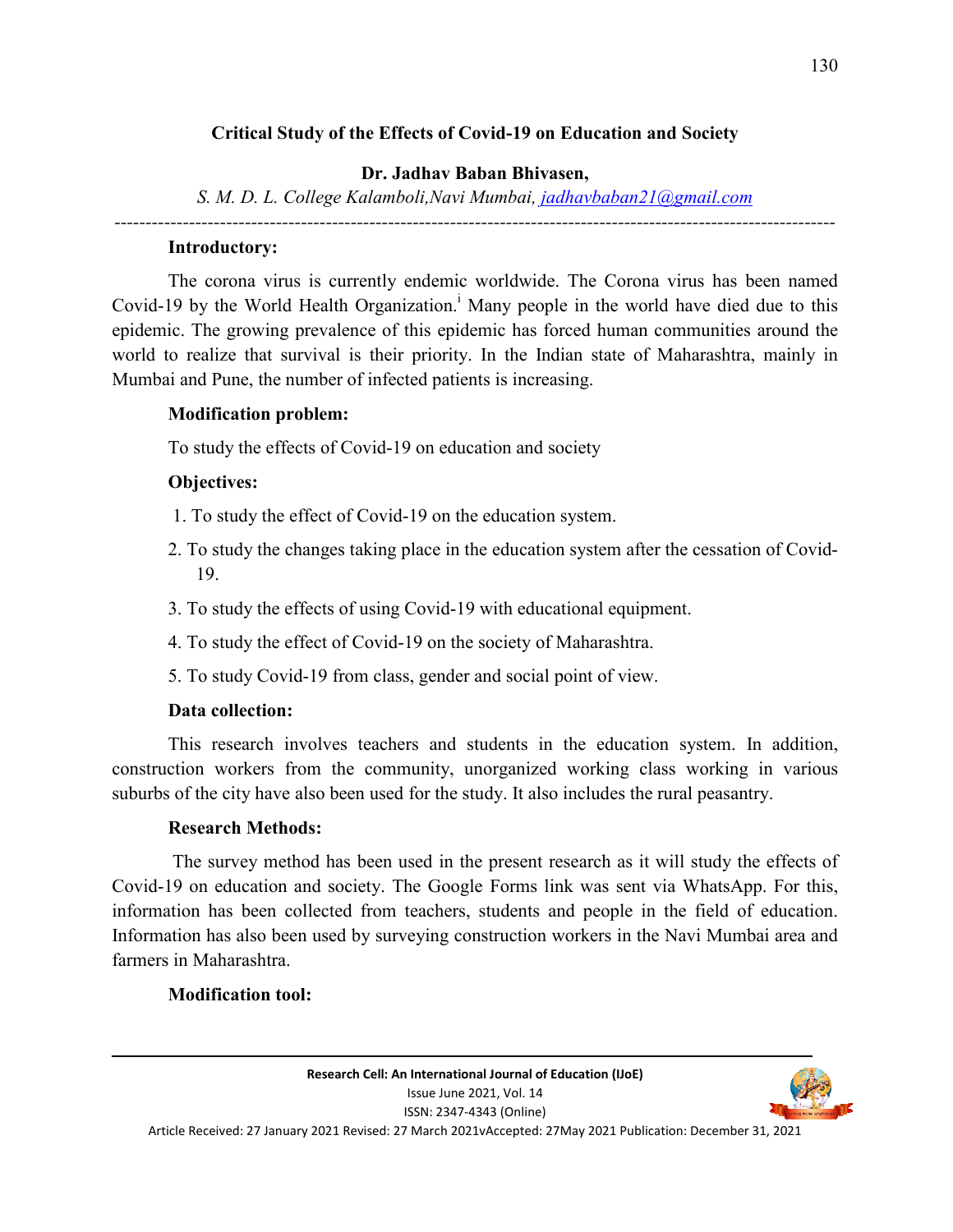The questionnaire was created by Google Forms to collect information from teachers, students and participants in the learning process for the research presented. Apart from this, information was collected from agricultural laborers, farmers and builders, construction laborers and laborers in Navi Mumbai area. The Internet was used.

#### **Information Editing and Analysis:**

According to the Government of India's Health Bridge App, by April 28, 2020, 9318 people in Maharashtra and 31332 people in India have been infected with Covid-19.<sup>ii</sup> Its proportion is increasing.

Various schools, colleges, universities in Maharashtra have been closed since mid-March 2020. The SSC board's geography paper was not due to the crisis of Covid 19. The work of teaching face-to-face directly has stalled. Lockdown made it impossible for universities to conduct examinations according to their examination system. As a result, the University Grants Commission had to change the schedule for the academic years 2019-20 and 2020-21.<sup>iii</sup> Accordingly, the month of June is for the holiday and the examinations are till July. The new academic year will start from August. Examination methods were also changed. It was also decided to take the practical examination in a specific manner. In the teaching method, it was decided to use ICT, online teaching tools more than 25 percent.<sup> $N$ </sup>

In Maharashtra, first in Pune - Chinchwad, then in Aurangabad, Nagpur and Mumbai, some people contracted Covid-19 to some extent. Subsequently, a large number of Covid-19 patients were infected in Pune and Mumbai. The lockdown, which lasted for 21 days from March 24 to March 3 and beyond, affected all citizens of India. The transportation system, all business arrangements were gradually shut down. $\overline{v}$ 

Small business owners, construction workers became unemployed due to lack of work. As a result, they tried to return to their hometown. Migration from the city to the rural areas began. The question of immigrants arose. In rural areas water, soap, sanitizer were completely lacking and it was impossible to follow the rules.<sup>vi</sup> Also, electricity and internet facilities are somewhat lacking, which has also had an effect. The curfew put a strain on the police and the administration. The growing number of corona viruses has put a strain on health workers and doctors. Incidents of nurses from various hospitals being treated with contempt in their society were seen in various places. Along with NGOs, Anganwadi workers, Ashatai are also performing their duties in various ways.

Behind these companions, people began to believe to some extent superstition. It helped to strengthen the superstitions that existed in the tribal areas. For example, the practice of sacrificing in times of crisis was encouraged. People are saying that this is happening because sin has increased. Many hypocritical monks began to suggest various unscientific home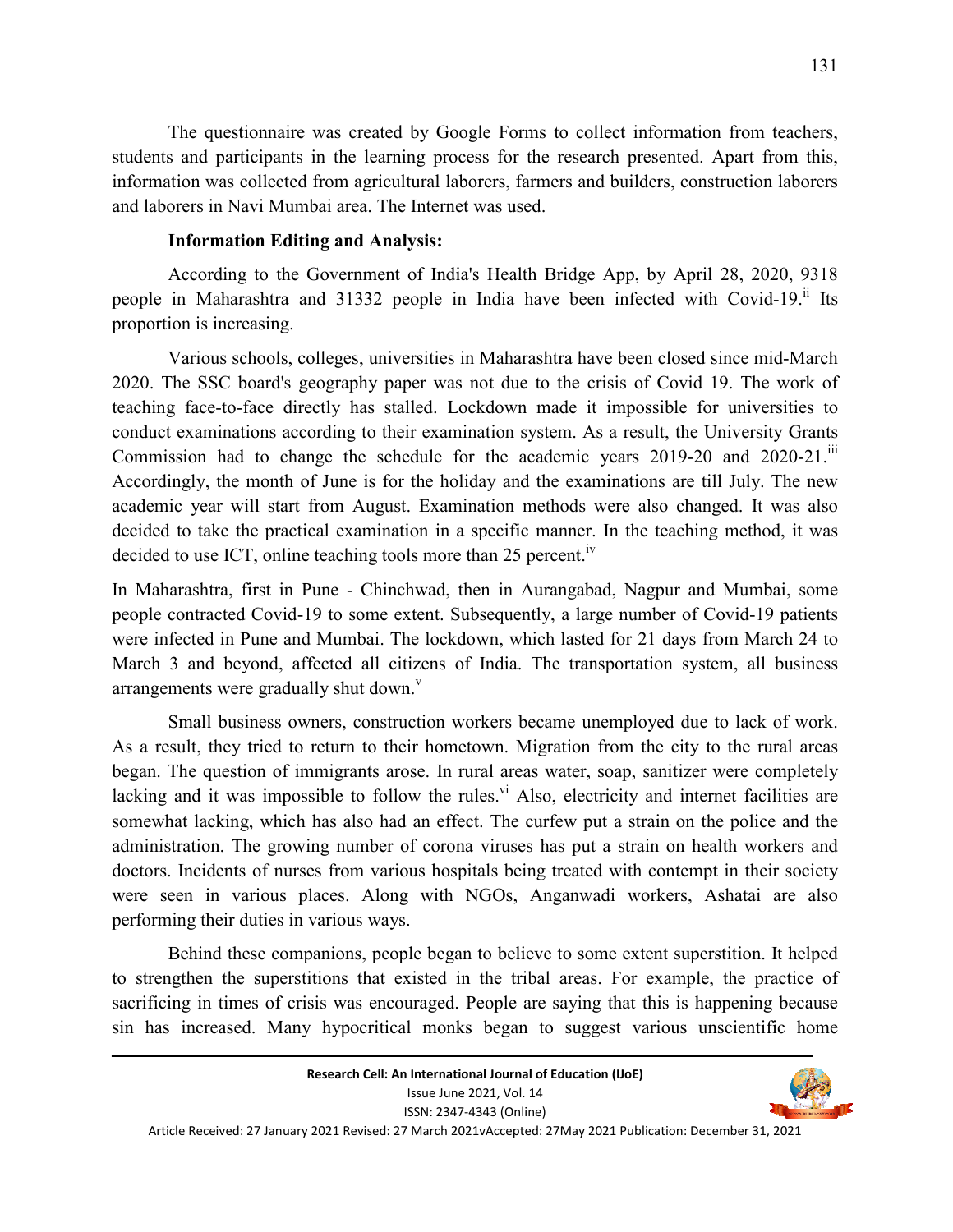remedies. In rural areas, people coming from urban areas are not allowed in tribal areas. As a result, the gap between urban and rural areas became more visible. The fact that some tribes came together in the name of religion helped to increase the number of corona, resulting in a rift in religion.<sup>vii</sup> This created social problems. In the city, housemaids, small business workers, selfemployed people, hawkers have no jobs and their poverty has increased due to unemployment.<sup>viii</sup> The food problems of beggars and orphans increased. In India today, the inequality that exists between the majority of the people, the poor, the working class, the lower middle class, the middle class, the rich class, is getting darker. Most of the people started feeling mental and physical fatigue as time was not sitting at home. Family feuds grew between husband and wife. The effects on the mental health of young children began to show.

Kovind-19 also had some good results. Family members began to give each other time. People started cultivating hobbies at home. The outlook on life changed. Increased co-operation and reconciliation in emergencies.

### **Conclusion:**

• Covid-19 will change the traditional way of teaching and learning.

Covid-19 will change the traditional examination method.

Covid-19 will affect the educational system and increase the importance of the online system. The online system will gradually come everywhere, according to the principle of infiltration (filter theory).

• Covid-19 will hurt small entrepreneurs, farmers, all sectors during the economic downturn.

• Social problems were creating .It also has a positive and negative effect on the family.

• Elderly people infected with Covid-19 and people suffering from various diseases have high mortality rate

#### **Evaluation:**

1. Covid-19 will change the learning process, teaching and evaluation methods. It will be easier to get test results early. Everything is changing from admission to education to exam results. UGC has started online courses through itself, this system will be important in future.

2. The online education system will be used more than the traditional teaching method. However, due to the lack of internet and electricity facilities in rural and tribal areas in India, the online system will gradually come into existence without a complete online education system.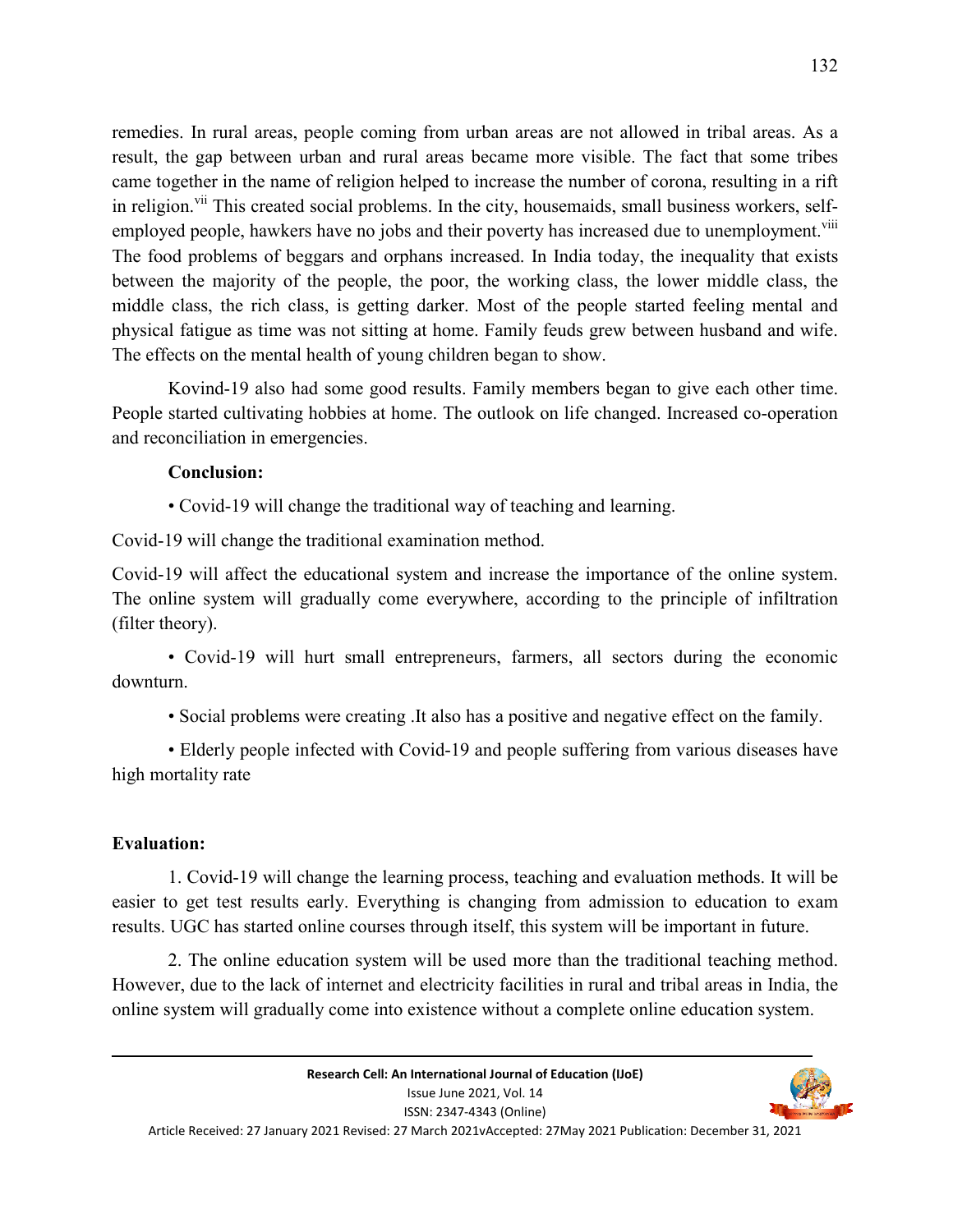3. This online education system will reduce the number of teachers and hence increase the unemployment of well-educated people who have done academic courses. The traditional education system will be replaced by an online education system that will not interact as much as it used to. There will be limits on the role of the teacher.

4. More machinery will take the place of laborers as the laborers who have gone to work go to their respective provinces. The proportion of machinery will increase between small and medium enterprises.

5. Mumbai, Navi Mumbai, Pune and other areas where the majority of foreigners will go out of Maharashtra.

6. As a result, the supply of labor to small scale entrepreneurs in regions like Mumbai, Navi Mumbai, Pune and Nagpur will be reduced and the industrial sector will suffer immensely.

7. The need for foreigners will decrease. The population burden on rural areas will increase.

8. Since women and men are in the house during the lock down period, the importance of women's work will be realized and it will gradually help to create equality between men and women in house work.

9. Religious distance will increase.

10. The importance of social media will continue to grow.

11. The population of agriculture will increase.

12. It has helped to reduce religious superstition.

13. A person in a family who has died of Covid-19 has facing a social problem.

### **References and Footnotes:**

1 https://www.who.int/docs/default-source/coronaviruse/situation-reports/20200313-sitrep-53 covid-19.pdf?sfvrsn=adb3f72\_2 Retrieved on 29 March 2020 ,7.45 p.m. <sup>1</sup>Covid Aarogya Setu App (India Government), Date 28/04/2020, 9.00 p.m. 1 https://www.ugc.ac.in/pdfnews/6765580\_Press-Release-regarding-Examinations-and-Academic-Calendar-pdf.pdf Date 28/04/2020, 10.00 a.m. <sup>1</sup>https://www.ugc.ac.in, KGCTA Report, Date 28/04/2020, 04.30 p.m. <sup>1</sup>News and observation, Date 01 to 28/ 04/2020 <sup>1</sup>Ibid. 1 Ibid.

1Data collection from WhatsApp, Google Form.